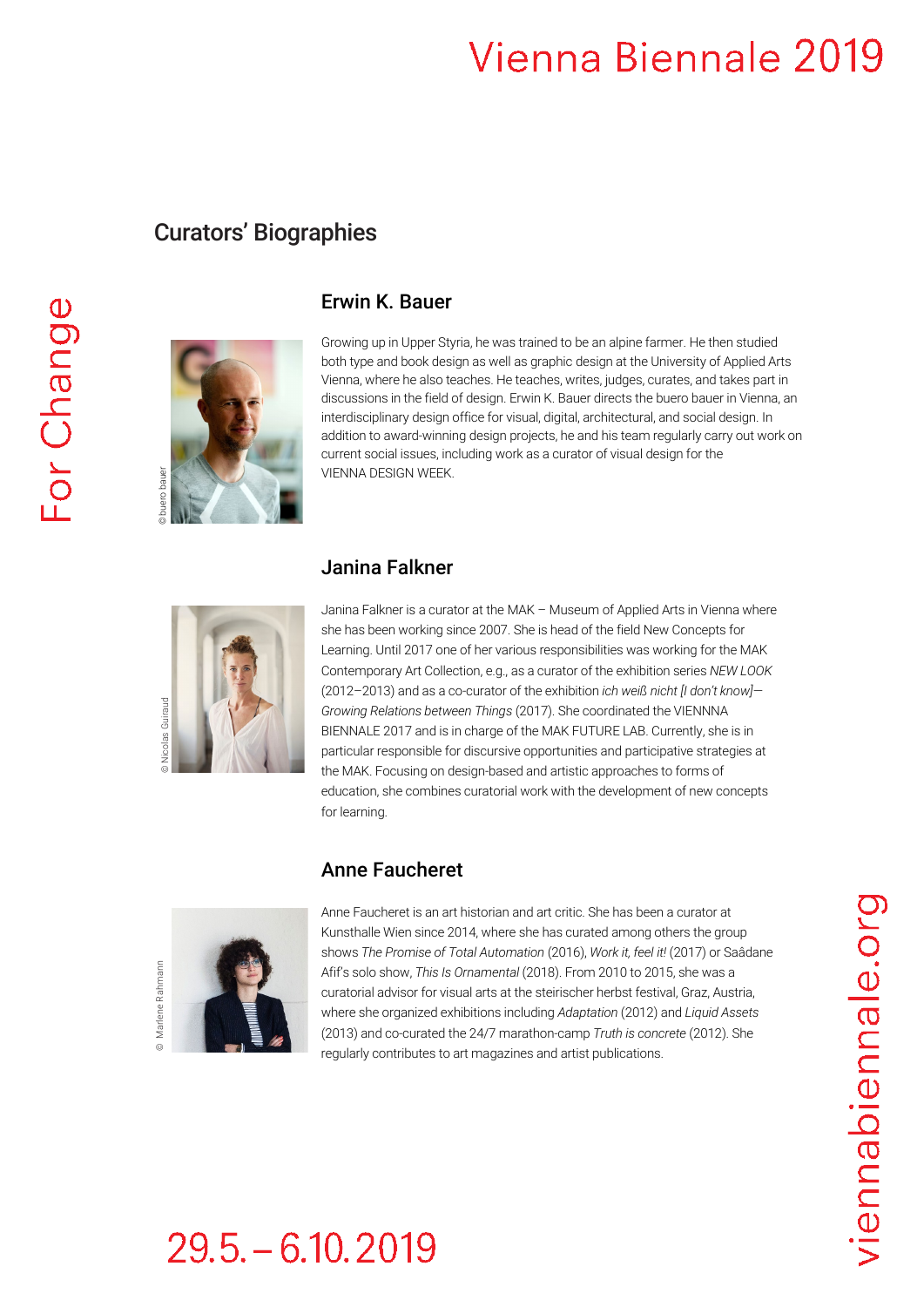# Vienna Biennale 2019



# Paul Feigelfeld

Paul Feigelfeld majored in cultural studies and computer science at the Humboldt University of Berlin where he until 2013 worked for Friedrich Kittler and Wolfgang Ernst. Until 2016, he was an academic coordinator for the Digital Cultures Research Lab at the Leuphana University of Lüneburg. He publishes on and teaches media technology, its history, its future, and its impact on knowledge, society, politics, and art, e.g., as a visiting professor at the Art Institute in Basel and a Faculty Member at the Strelka Institute in Moscow.





The designers Katharina Mischer and Thomas Traxler founded their design studio in Vienna in 2009. Using the conflict between craftwork and technology, mischer′traxler studio designs objects, production processes, interactive installations, and more. The design duo always embeds their experimental and conceptual approaches in the given context. Works and projects by the design studio, which has received numerous national and international awards, are regularly shown in international exhibitions and can be found in permanent museum collections, such as at the MAK, the Vitra Design Museum in Weil am Rhein, and the Art Institute Chicago.

### Vanessa Joan Müller



Vanessa Joan Müller is a curator and holds a PhD in art history. Since 2013, she has been Head of Dramaturgy at Kunsthalle Wien. She has curated a number of group exhibitions such as *New Ways of Doing Nothing* (2014), *The Brancusi Effect* (2014, with Nicolaus Schafhausen), *Function Follows Vision, Vision Follows Reality* (2015, with Luca Lo Pinto), *Béton* (2016, with Nicolaus Schafhausen), *More Than Just Words [On the Poetic]* (2017, with Luca Lo Pinto) and solo shows by Marcel Odenbach and Florian Hecker (both 2017). Prior to projects realized in Vienna she was director of the Kunstverein for the Rhineland and Westphalia in Düsseldorf (2007–2011), research curator of the project *European Kunsthalle* in Cologne (2006–2007), and curator at the Frankfurter Kunstverein (2000–2006).

# $29.5 - 6.10.2019$